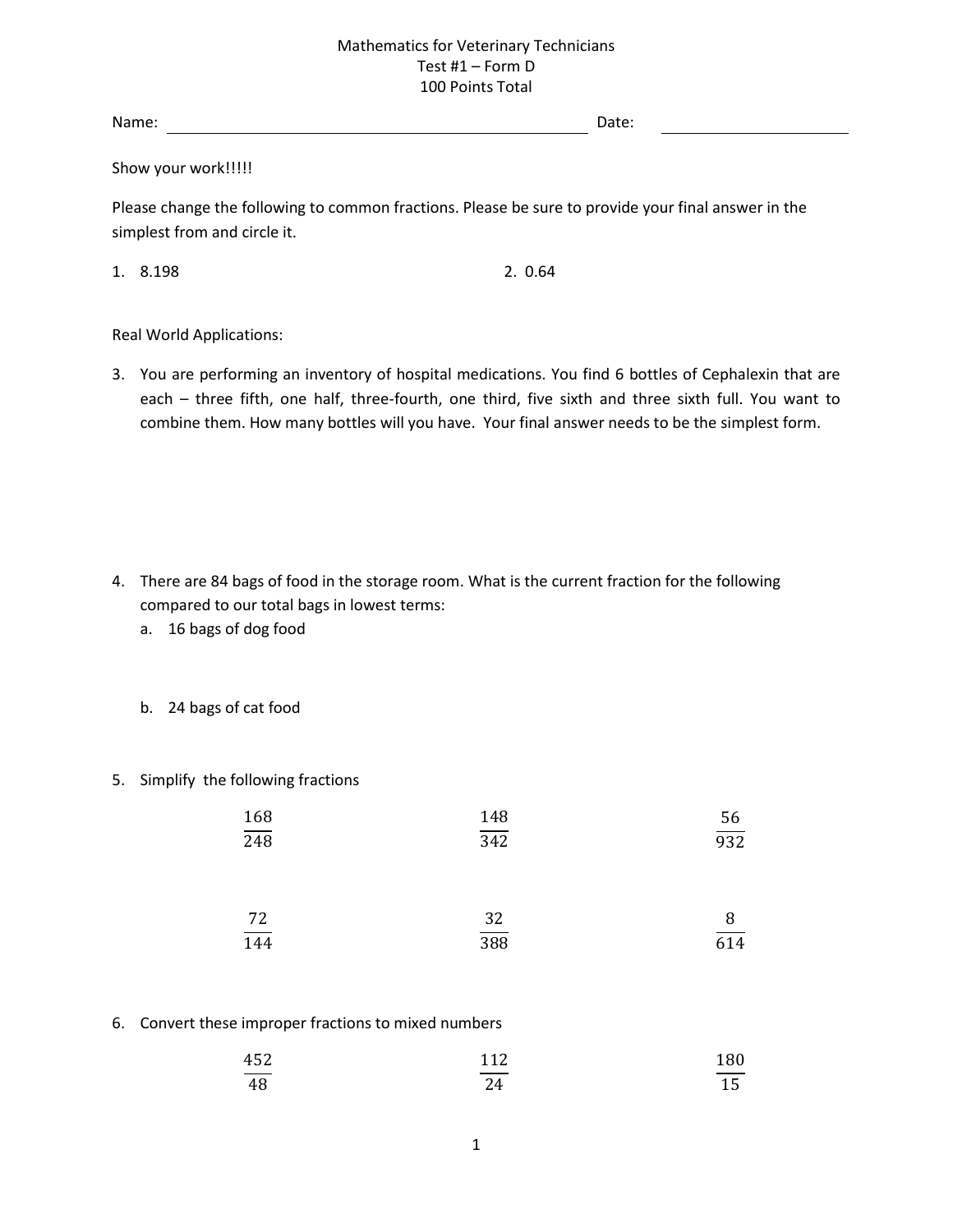- 7. Perform the following mathematical problems and be sure to reduce them to the lowest terms.
- **a.**  9  $5\frac{5}{7}$ 4  $2^{\frac{3}{2}+}$
- **b.**  7 6 4 3 12  $\frac{11}{12} \times \frac{3}{12} \times$
- **c.**  $\frac{2}{4} \times \frac{6}{21}$ 6 4  $\frac{3}{2}$
- **d.**  $\frac{11}{20} \frac{1}{12}$ 5 20  $\frac{17}{10}$  –
- **e.**  $\frac{1}{10} \div \frac{1}{3}$ 2 10  $\frac{9}{2}$  ÷
- **f.**  $4\frac{2}{8} \div 2\frac{1}{3}$  $2^{\frac{1}{2}}$ 8  $4\frac{3}{5}$  ÷
- **g.**  $8\frac{2}{4} \times -6\frac{2}{3}$  $6\frac{2}{3}$ 4  $8\frac{3}{4} \times -$
- **h.**  $25\frac{1}{9} + 12\frac{1}{6} + 2\frac{1}{4}$  $2\frac{3}{4}$ 6  $12\frac{1}{2}$ 9  $25\frac{1}{2}+12\frac{1}{2}+$
- i.  $\frac{2}{8} + \frac{1}{10} + \frac{1}{6}$ 1 10 3 8  $\frac{5}{2} + \frac{3}{12} +$
- **j.**  $1\frac{1}{5} 4\frac{1}{4}$  $4\frac{1}{4}$ 5  $1\frac{4}{1}$  –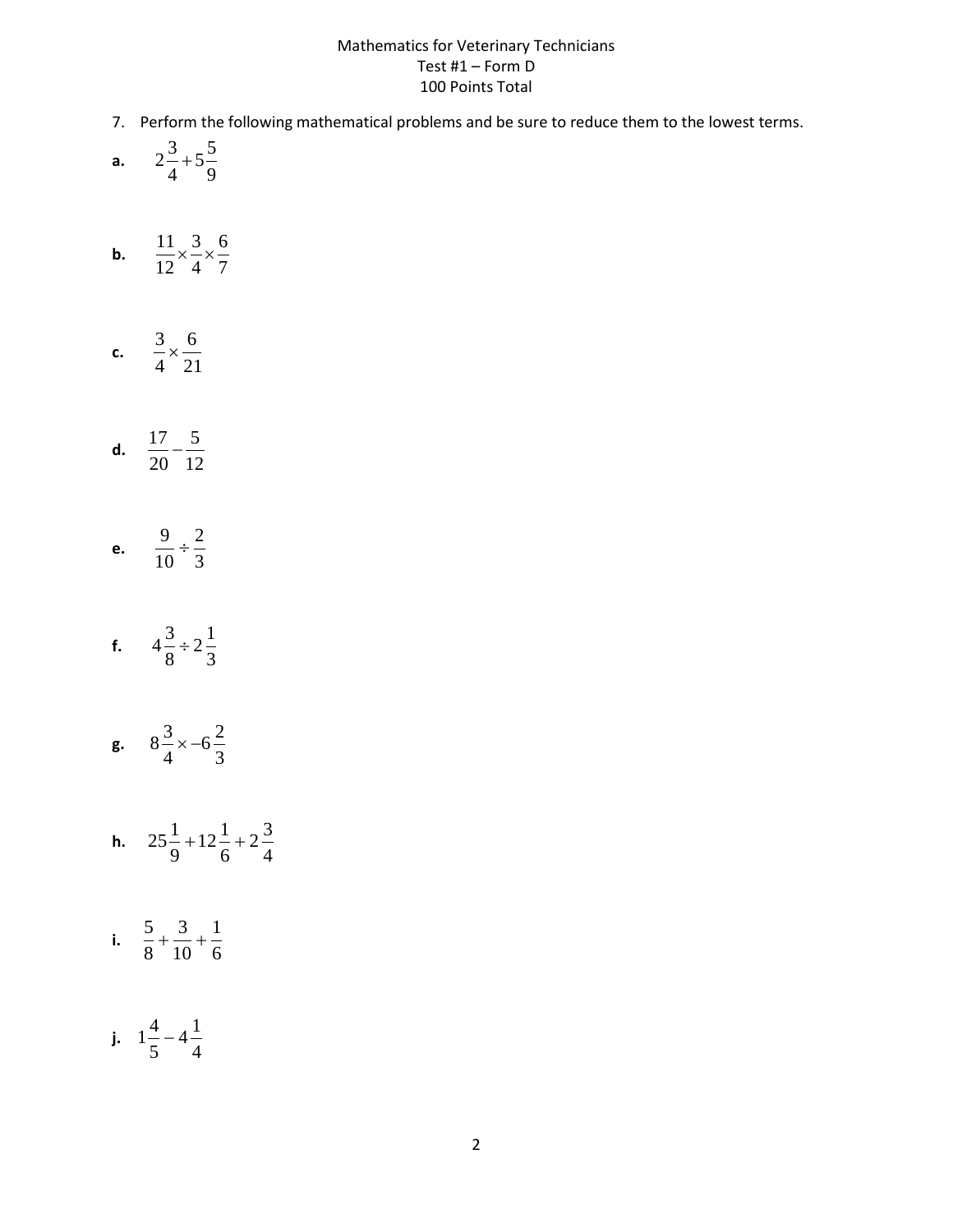- 8. Describe as a fraction.
	- a. \_\_\_\_\_\_\_\_ three hundred twenty five thousandths
	- b. \_\_\_\_\_\_\_\_\_ twelve sixteenths
	- c. \_\_\_\_\_\_\_\_ eighty nine hundredths
- 9. Convert the following to scientific notation:

| a. $1,412,000$ | x 10 |
|----------------|------|
| b. 35,102.9    | x 10 |
| c. $1,001$     | x 10 |
| d. 0.0528      | x 10 |
| e. 0.00004051  | x 10 |

10. Convert the following numbers to fractions. Your final answer needs to be the simplest form.

| b. 0.0125<br>a. 0.456 |  |
|-----------------------|--|
|-----------------------|--|

- c. 32% d. 212%
- 11. Write the Roman Numerals as base 10 numbers
	- a. XCIV b. MMCCCXLVII
	- c. CMIX d. CDXXXV
- 12. Convert the numbers to Roman Numerals
	- a. 75 b. 98
	- c. 555 d. 1855